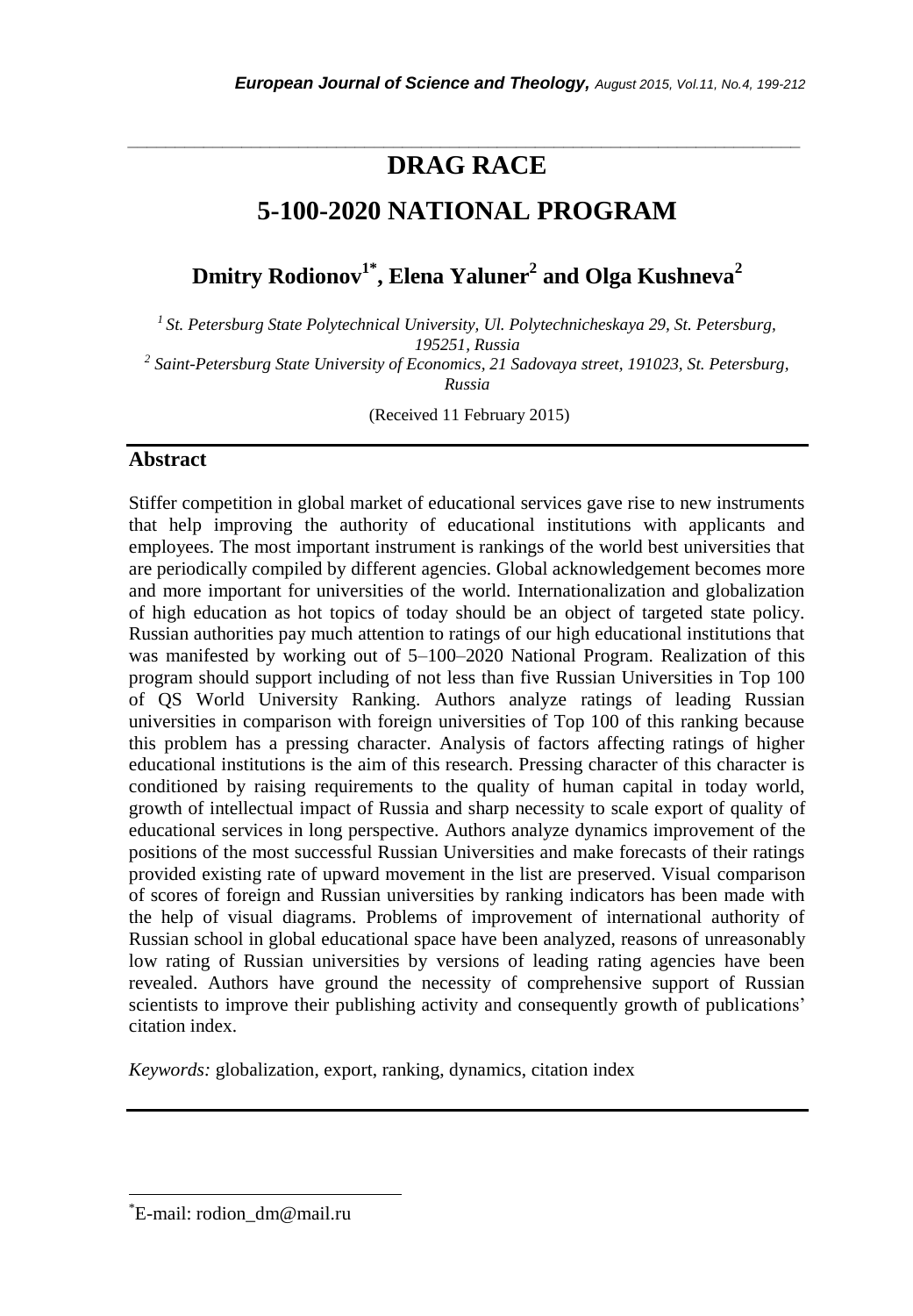### **1. Russian universities in global world**

The XXI century is the era of scientific technologies. Both creation and application of these technologies place demands to general educational level of people and to the quality of their professional training. Last years this problem was covered in command papers [Presidential Address to Federal Assembly, http://news.kremlin.ru/news/19825, retrieved 07.11.2014; On measures of realization of state policy in education and science The Decree of the President # 599, 07.05.2014, http://www.kremlin.ru/acts/15236, retrieved 01.11.2014; Draft. Public declaration of aims and tasks of the Ministry of Education and Science of Russian Federation for 2014, http://xn--80abucjiibhv9a.xn--p1ai/%D1%81/% D0%BF%D0%BB%D0%B0%D0%BD%D1%8B-%D0%B8-%D0%BE%D1% 82%D1%87%D0%B5%D1%82%D1%8B/%D0%94%D0%B5%D0%BA%D0 %BB%D0%B0%D1%80%D0%B0%D1%86%D0%B8%D1%8F%20%D0%BD %D0%B0%202014%20%D0%B3%D0%BE%D0%B4, retrieved 13.10.2014], and it remains the subject of scientific discussions of today researchers [1-12; E. Hazelkorn, *Rankings and the Reshaping of Higher Education: The Battle for World-Class Excellence*, 2014, http://www.palgrave-usa.com, retrieved 10.01.2014; A.Y.C. Hou, R. Morse and C.-L. Chiang, *An Analysis of Mobility in Global Rankings: Making Institutional Strategic Plans and Positioning for Building World-Class Universities*, http://www.tandf.co.uk/journals, retrieved 10.11.2014] and rating agencies [QS World University Ranking, http://www.topuniversities.com/qs-world-university-rankings, retrieved 03.09.2014; *Best world universities ranking by QS — information about the research*, Center of humanitarian technologies, http://gtmarket.ru/ratings/qsworld-university-rankings/info, retrieved 07.11.2014; SCImago Journal & Country Rank, http://www.scimagojr.com/index.php, retrieved 07.11.2014]. While in the middle of the XX century only 20% of workplaces required high qualified personnel, now the share of these workplaces is 60% according to experts and it is increasing. Shift to the new technological level of social production require adequate reaction of the higher education system. That is why some most forward-thinking countries of the world, for example, Japan, are planning the introduction of universal higher education. Growing intellect level of society is caused by the growth of requirements to the quality of human capital. High level high education is a valuable product that is strongly demanded on international market. Leading positions in educational services have the USA and the Great Britain with significant yield of educational services export. V.V. Putin, the President of Russian Federation called "... significantly raise export of quality educational services, create conditions for foreign and Russian students, on first place from CIS countries to be educated in Russian higher educational institutions. It is a valuable instrument of strengthening cultural, intellectual influence of Russia in the world." [http://news.kremlin.ru/news/19825]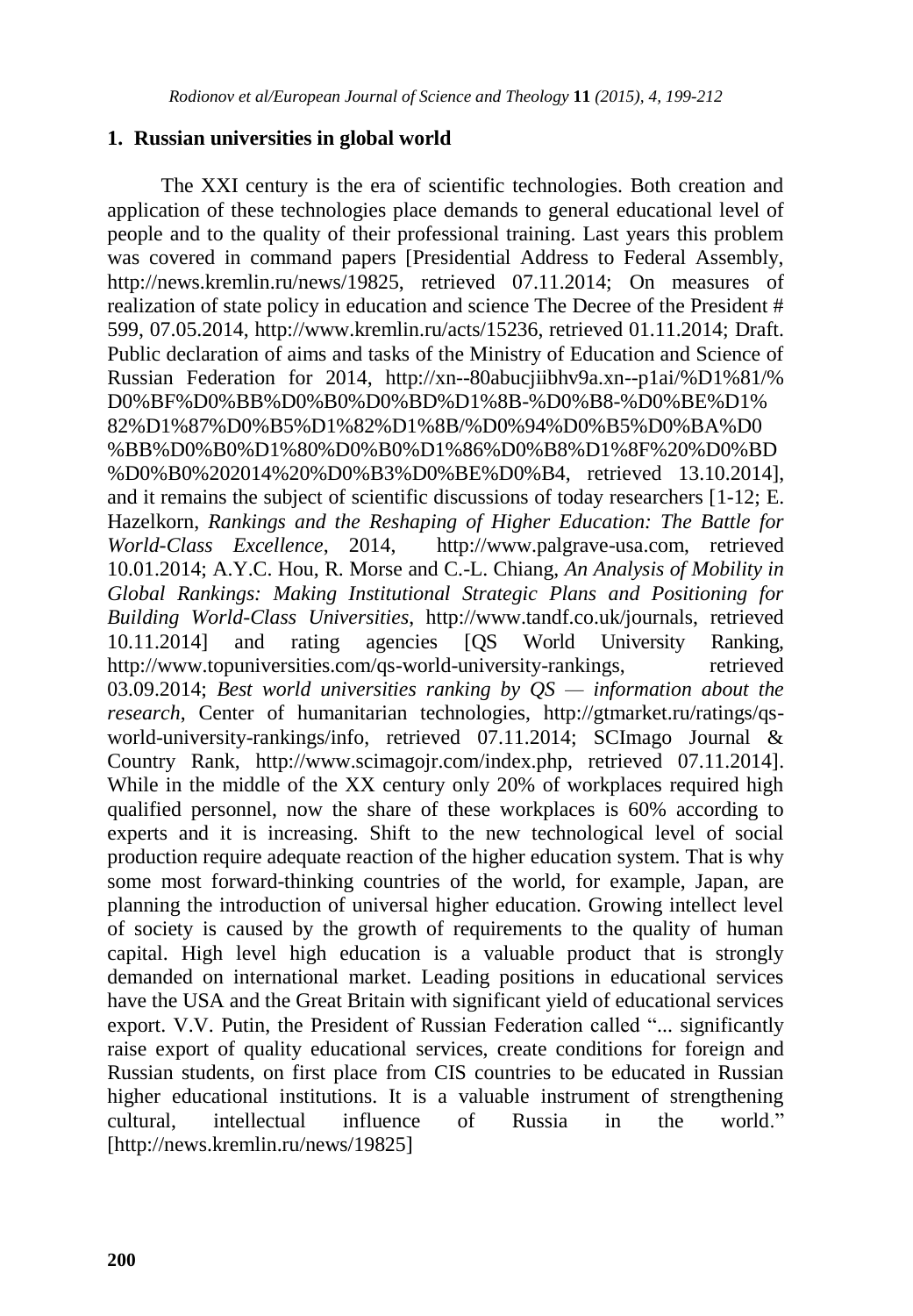In addition to tangible contribution, export of educational services in longterm perspective has great impact in foreign policy of a state. Citizens of different countries educated in one university remain members of student community for the rest if their lives. Achieving the level of intellectual and political elite in their countries they have fondest memories of the years of studying and often informal contacts with their university mates; that forms loyal attitude not only to university but to country as a whole. That is why internationalization and globalization of higher education as urgent trends of today world development should be undoubtedly an object of purposeful national policy. The Soviet Union had successfully realized the idea of soft power by forming national elites of friendly countries.

Supporting the quality of national education and improvement of authority of Russian high school is now not only logical patriotic trend but adequate response on challenges of global world. More and more countries are trying to be in line with today realities and take rightful place in global market of educational services and compete for school leavers. Rankings of universities of the world are the instrument of this competition.

Ranking of higher educational institutions is not Russian now-how. The first rating that defined the processes of deepening globalization of higher education was published in 1983 by magazine 'US News & World Report'. Later, not only media but specialized research laboratories started to compile such ratings.

The most influential rating now is *QS World University Ranking.* It is compiled by British company Quacquarelli Symonds (QS), founded in 1990. Today this company is a guide in educational services market. QS is the member of the Observatory on Academic Ranking and Excellence (IREG), regulatory body for organizations that compile ratings of higher educational institutions.

### **2. Data and method**

Russian universities were included in international rating *QS World University Ranking* in 2005; 18 Russian universities were in the list in 2013. Governmental authorities pay much attention to rankings of our higher educational institutions. It is an element of national policy in education and science that is aimed in particular to "not less than five Russian Universities entering Top 100 leading world universities in global universities ranking to 2020‖ [http://www.kremlin.ru/acts/15236]. This strategic aim was called 5-100- 2020 strategy [http://xn--80abucjiibhv9a.xn--p1ai/%D1%81/%D0%BF%D0% BB%D0%B0%D0%BD%D1%8B-%D0%B8-%D0%BE%D1%82%D1%87%D 0%B5%D1%82%D1%8B/%D0%94%D0%B5%D0%BA%D0%BB%D0%B0% D1%80%D0%B0%D1%86%D0%B8%D1%8F%20%D0%BD%D0%B0%2020 14%20%D0%B3%D0%BE%D0%B4].

Dynamics of total score and ratings of the best Russian universities in last three years is shown in Table 1. (Full list of Russian universities ranked by QS may be founded in the work of D. Rodionov, O.Kushneva and I. Rudskaya [5]).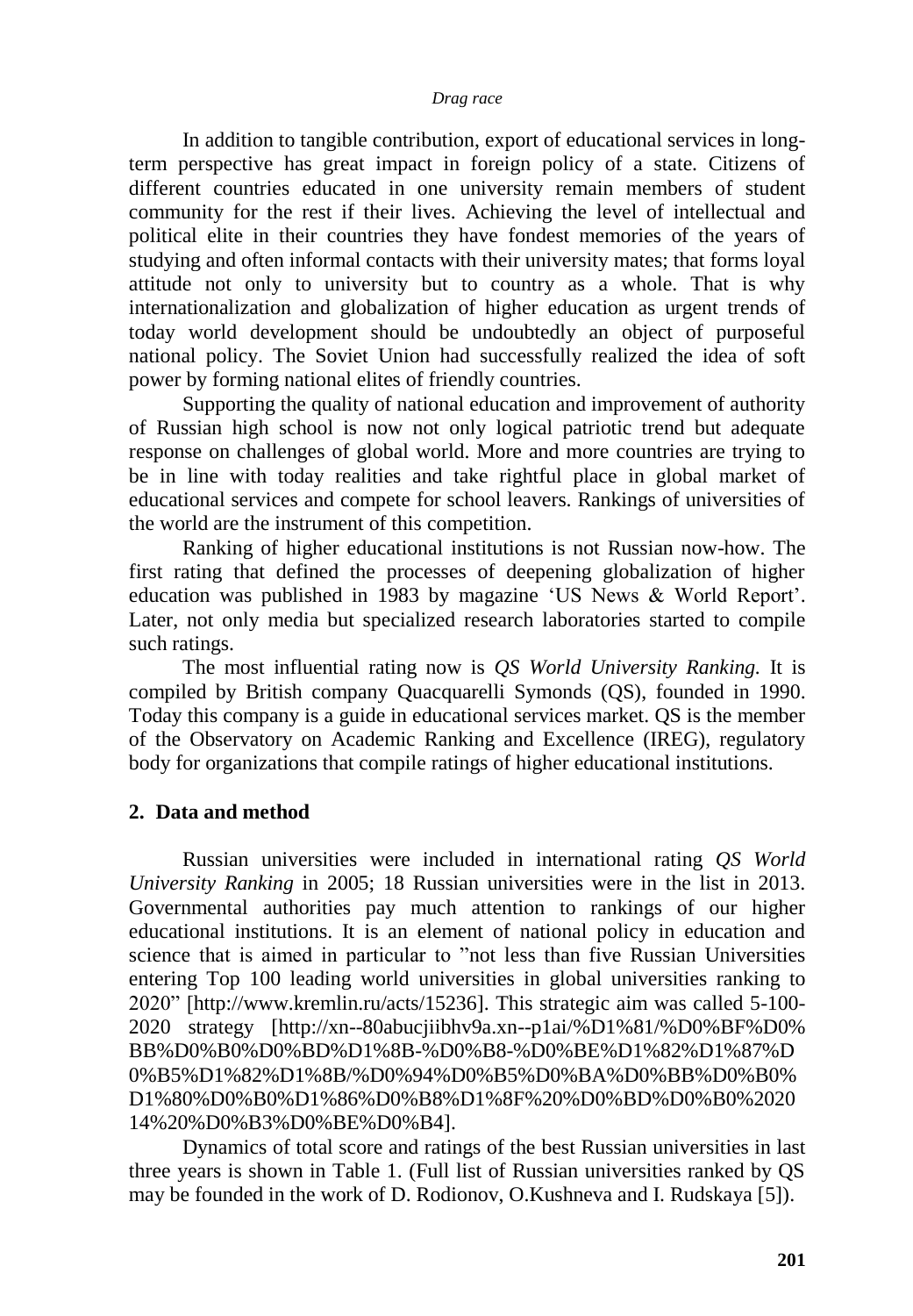| [http://www.topuniversities.com/qs-world-university-rankings]. |                                                      |        |       |       |       |  |  |  |
|----------------------------------------------------------------|------------------------------------------------------|--------|-------|-------|-------|--|--|--|
| No.                                                            | <b>University</b>                                    |        | 2011  | 2012  | 2013  |  |  |  |
| 1.                                                             | <b>Lomonosov Moscow State</b>                        | Row No | 112   | 116   | 120   |  |  |  |
|                                                                | University                                           | Score  | 61.30 | 61.79 | 63.90 |  |  |  |
| 2.                                                             | Saint-Petersburg State                               | Row No | 251   | 253   | 240   |  |  |  |
|                                                                | University                                           | Score  | 41.10 | 41.88 | 45.90 |  |  |  |
| 3.                                                             | <b>Bauman Moscow State</b>                           | Row No | 379   | 352   | 334   |  |  |  |
|                                                                | <b>Technical University</b>                          | Score  | 30.50 | 34.13 | 38.00 |  |  |  |
| 4.                                                             | Novosibirsk State University                         | Row No | 400   | 371   | 352   |  |  |  |
|                                                                |                                                      | Score  | 29.30 | 32.94 | 36.20 |  |  |  |
| 5 <sub>1</sub>                                                 | Moscow State Institute of                            | Row No | 389   | 367   | 386   |  |  |  |
|                                                                | <b>International Relations</b><br>(MGIMO-University) | Score  | 30.00 | 33.03 | 33.80 |  |  |  |
| 6.                                                             | People's Friendship University                       | Row No | 573   | 522   | 495   |  |  |  |
|                                                                | of Russia                                            | Score  | 17.70 |       | 28.40 |  |  |  |

**Table 1.** Change of Russian universities positions in QS World University Ranking in 2011-2013 compiled based on data of QS World University Ranking

**Table 2.** Indicators for calculation of QS World University Ranking.

| No. | Category                         | <b>Indicator</b>                      | <b>Share</b> |
|-----|----------------------------------|---------------------------------------|--------------|
|     |                                  | Index of university's track record    | 40%          |
|     | University's track record        | Index of track record with employees  | 10%          |
| 2   | <b>Education</b> process         | Professors and lecturers to number of | 20%          |
|     |                                  | students ratio                        |              |
|     | Research activity of a           |                                       |              |
| 3   | university represented by        | Citation index                        | 20%          |
|     | publications in scientific press |                                       |              |
| 4   | International activity of a      | Share of foreign lecturers            | 5%           |
|     | university                       | Share of foreign students             | 5%           |

Methodology that accounts for a number of indicators is used to form *QS World University Ranking* [http://gtmarket.ru/ratings/qs-world-universityrankings/info]. These indicators characterize different types of activity of a university: ‗business' track record of a university both in academic sphere and in business represented by comments of employees on post-graduate students; quality of education that is assessed as a possibility to study in small groups; level of scientific research of a university; level of international activity of a university (see Table 2).

Score and rating evaluation of listed indicators for Russian and some foreign universities in 2013 are presented in Tables 3 and 4. Six of 18 universities listed in rating are shown in Table 3. These universities will most likely achieve best results in the scope of program 5-100-2020. Only universities certified for all components of rating were accounted for calculation the average score.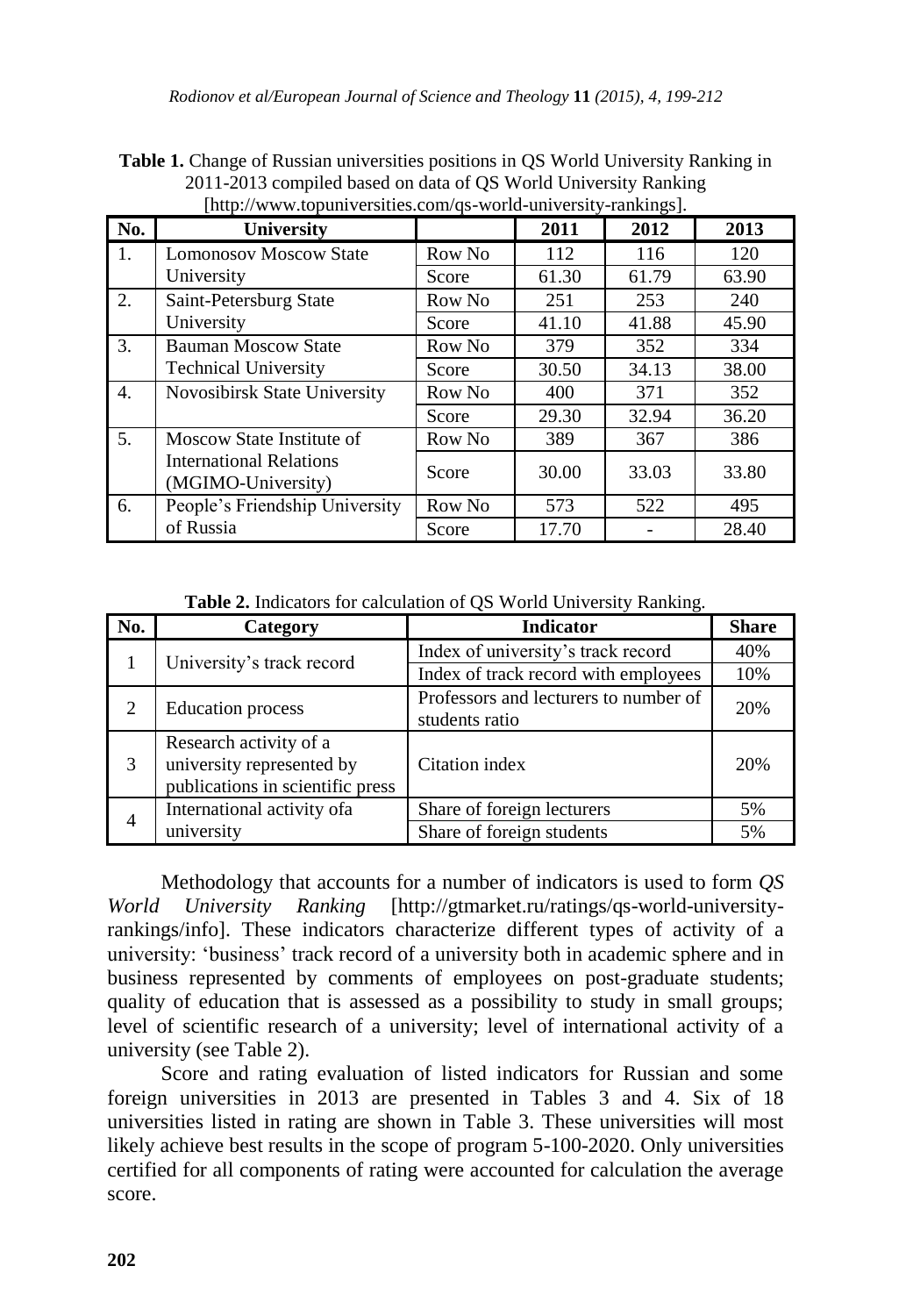| <b>School Name</b>                                                   | In<br>ranking     | Reputation<br>Academic<br>84.1 | Reputation<br>Employer<br>64.8 | <b>Faculty Student</b><br>99.9 | International<br>Faculty<br>8.7 | International<br><b>Students</b><br>37.3 | Citations per<br>Faculty<br>6.3 | 2013<br>63.9 |
|----------------------------------------------------------------------|-------------------|--------------------------------|--------------------------------|--------------------------------|---------------------------------|------------------------------------------|---------------------------------|--------------|
| Lomonosov<br><b>Moscow State</b><br>University                       | score<br>position | 83                             | 173                            | 17                             | 594                             | 352                                      | 664                             | 120          |
| Saint-Petersburg                                                     | score             | 49.70                          | 40.30                          | 97.90                          | 5.20                            | 24.30                                    | 3.60                            | 45.90        |
| <b>State University</b>                                              | position          | 223                            | 387                            | 44                             | 681                             | 451                                      | 738                             | 240          |
| Bauman                                                               | score             | 27.8                           | 58.5                           | 100.0                          | 1.00                            | 12.5                                     | 1.10                            | 38           |
| <b>Moscow State</b><br>Technical<br>University                       | position          | 458                            | 222                            | 9                              | 788                             | 586                                      | 845                             | 334          |
| Novosibirsk                                                          | score             | 32.7                           | 24.8                           | 87.3                           | 4.9                             | 35.3                                     | 5.2                             | 36.2         |
| <b>State University</b>                                              | position          | 395                            | 568                            | 98                             | 689                             | 366                                      | 689                             | 352          |
| <b>Moscow State</b>                                                  | score             | 15.8                           | 46.0                           | 98.7                           | 8.3                             | 48.7                                     | 1.0                             | 33.8         |
| Institute of<br>International<br>Relations<br>(MGIMO-<br>University) | position          | 690                            | 324                            | 38                             | 602                             | 271                                      | 855                             | 386          |
| People's                                                             | score             | $\overline{\phantom{0}}$       | $\overline{\phantom{0}}$       | 84.5                           | 1.7                             | 93.7                                     | 1.2                             | 28.4         |
| Friendship<br>University of<br>Russia                                | position          |                                |                                | 114                            | 769                             | 64                                       | 830                             | 495          |
| <b>Average score</b>                                                 |                   | 42.0                           | 46.9                           | 96.8                           | 5.6                             | 31.6                                     | 3.4                             | 43.6         |

**Table 3.** Evaluation of Russian universities by main indicators of QS World University Ranking in 2013 compiled based on data of QS World University Ranking [http://www.topuniversities.com/qs-world-university-rankings].

# **3. Analysis and results**

Lomonosov Moscow State University is the most close to Top 100 but in last three years its indicators became worse and it moved from 112 to 120 position, despite total score grew from 61.3 in 20122 to 63.9 in 2013. But this progress was not enough even to keep in pace. This rating group requires much stronger efforts. For example, University of Alberta (Canada) had occupied position 100 in ranking with 64.50; in 2012 this position was occupied by University of California, Davis with 65.85. In 2013 positions 99-101 were shared between two American and one Japan universities with equal but even higher score – 68.4. Each score and each step higher in ranking means persistent efforts in research and education process that gain approval of global scientific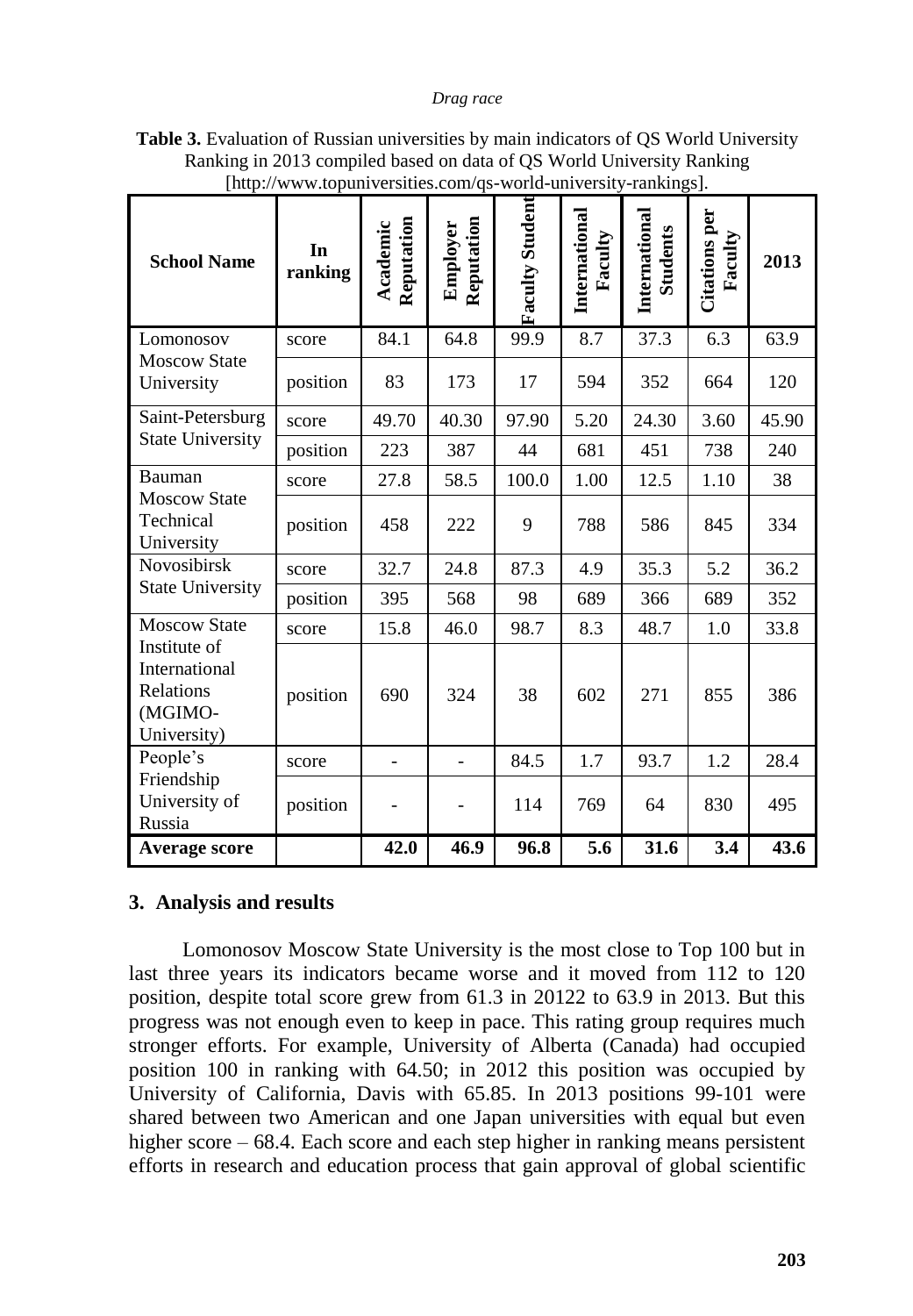community. Threshold scores changes for first 400 universities in 2011-2013 are shown in Table 5.

| <b>Table 4.</b> Evaluation of foreign universities by main indicators of OS World University |
|----------------------------------------------------------------------------------------------|
| Ranking in 2013 compiled based on data of QS World University Ranking                        |
| [http://www.topuniversities.com/qs-world-university-rankings].                               |
|                                                                                              |

| <b>School Name</b>                                         | In<br>ranking | Reputation<br>Academic | Reputation<br>Employer | <b>Faculty Student</b> | International<br>Faculty | International<br><b>Students</b> | <b>Citations</b> per<br>Faculty | 2013 |
|------------------------------------------------------------|---------------|------------------------|------------------------|------------------------|--------------------------|----------------------------------|---------------------------------|------|
| Massachusetts                                              | score         | 100                    | 100                    | 100                    | 97.6                     | 96.3                             | 99.7                            | 100  |
| Institute of<br>Technology (MIT)                           | position      | 6                      | 5                      | 14                     | 49                       | 48                               | 13                              | 1    |
| King's College                                             | score         | 94.6                   | 93.7                   | 89.9                   | 93.9                     | 96.6                             | 79.3                            | 90.9 |
| London (KCL)                                               | position      | 49                     | 45                     | 88                     | 75                       | 45                               | 87                              | 19   |
| Ecole                                                      | score         | 74.1                   | 97.5                   | 99.9                   | 72.0                     | 91.4                             | 66.2                            | 81.1 |
| Polytechnique                                              | position      | 122                    | 34                     | 18                     | 185                      | 76                               | 132                             | 41   |
| KAIST - Korea                                              | score         | 85.1                   | 72.8                   | 90.8                   | 40.7                     | 21.8                             | 64.5                            | 75.8 |
| <b>Advanced Institute</b><br>of Science $\&$<br>Technology | position      | 79                     | 137                    | 82                     | 303                      | $401+$                           | 146                             | 60   |
| Uppsala University                                         | score         | 86.3                   | 70.1                   | 38.6                   | 41                       | 48.9                             | 92.5                            | 72.5 |
|                                                            | position      | 74                     | 143                    | $401+$                 | 301                      | 270                              | 48                              | 79   |
| Nagoya University                                          | score         | 72.3                   | 64.7                   | 94.1                   | 21.8                     | 28.8                             | 57                              | 68.4 |
|                                                            | position      | 133                    | 176                    | 65                     | $401+$                   | $401+$                           | 206                             | 99   |
| Average score                                              |               | 85.4                   | 83.1                   | 85.6                   | 61.2                     | 64.0                             | 76.5                            | 81.5 |

**Table 5.** Threshold scores of QS ranking compiled based on data of QS World University Ranking [http://www.topuniversities.com/qs-world-university-rankings].

| Year                      | 2011 | 2012         | 2013 | Change $(\% )$<br>2013/2011 |
|---------------------------|------|--------------|------|-----------------------------|
| <b>Position in rating</b> |      | <b>Score</b> |      |                             |
|                           | 100  | 100          | 100  | 0%                          |
| 100                       | 64.5 | 65.85        | 68.4 | 6%                          |
| <b>200</b>                | 47.1 | 49.14        | 52.4 | 11%                         |
| 300                       | 37.2 | 38.91        | 40.2 | 8%                          |
| 400                       | 29.3 | 31.32        | 33.2 | 13%                         |

So, threshold score of Top 100 increased by 3.9 or by 6% and total score for entering Top 400 universities also by 3.9 that is 13%. If this pattern is preserved to 2020 Top 100 threshold may be higher than 70. It reflects high level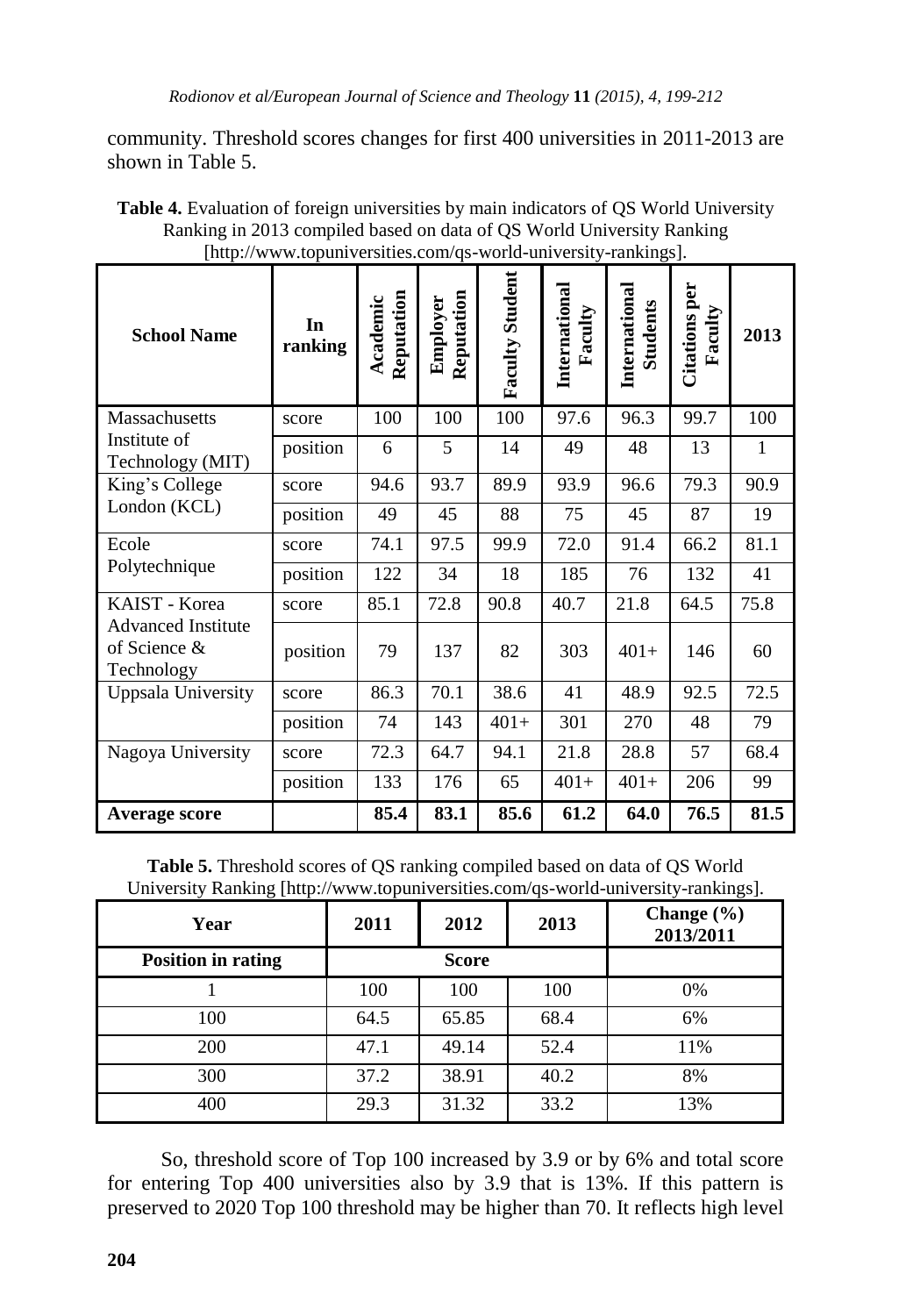of competition between universities for the honour to be listed not only in Top 100 leading universities but in the first half of QS ranking. Let us see distribution of Top 400 universities by total score (Figure 1).



**Figure 1.** Distribution of universities by total score.

Only 23 universities were able to get more that 90 as it may be seen from Figure 1, that is only 3% of all universities included in QS ranking. 93 higher educational institutions got more than 70 in 2013. With reduction of total score a number of universities in a certain range is growing, and relatively small increase of total score may help to make significant move in lower positions of ranking.

Only one Russian university – Lomonosov Moscow State University – is close to Top 100. Its total score is in the range of 60-70; it is followed by Saint-Petersburg State University that is positioned in last but one range with 45.9. Bauman Moscow State Technical University, Novosibirsk State University, Moscow State Institute of International Relations (MGIMO-University) are positioned in last range with 38.0, 36.2 and 33.8, respectively. People's Friendship University of Russia has increased total score from 17.7 to 28.4 and moved from 573 to 495 position in ranking. It was the best rate of improvement among Russian higher educational institutions.

Two more universities have good potential for move. These are Moscow Institute of Physics and Technology and St. Petersburg Polytechnic University that were included in the QS ranking only in 2013 but get worthy positions for newcomers – 443 and 457 respectively. One may expect that these higher educational institutions with rich scientific tradition will improve their international teach record and move in higher positions. Other Russian universities are deeply behind the leaders and total score was not calculated for these in 2013.

Analysis of ranking dynamics has shown that four Russian universities have had stable growth trend (Figure 2).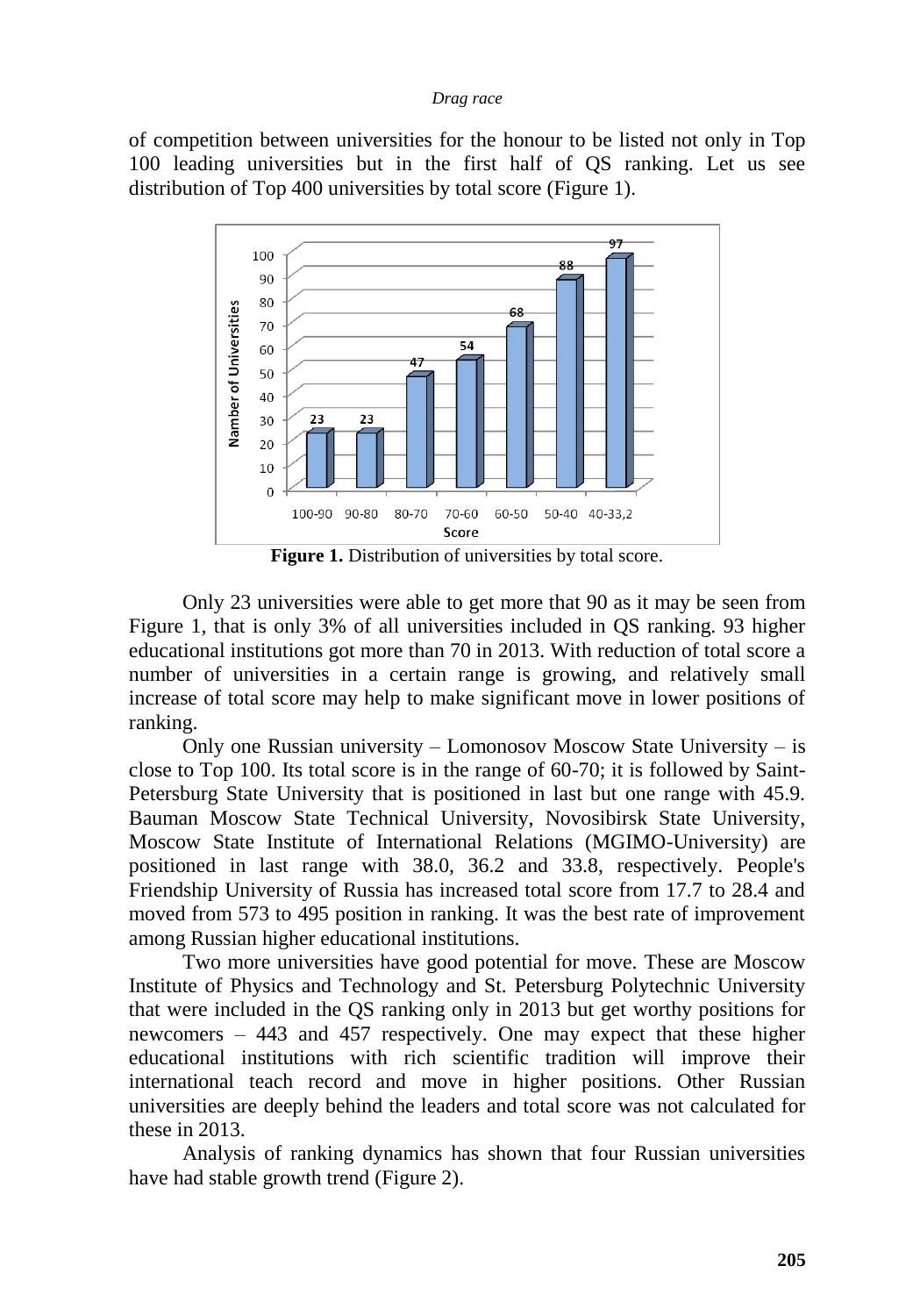But even with existing dynamics of the best Russian higher educational institutions the aim set for high school is impossible as it may be seen from trend shown in Figure 3.



**Figure 2.** Russian universities ranking dynamics in 2011-2013.



**Figure 3.** Projection of existing dynamics of analyzed Russian universities in QS ranking to 2020.

Only five Russian higher educational institutions today have been scored in all indicators that form general ranking. All foreign universities analyzed in previous chapter have relatively high score in all indicators.

Diagrams in Figure 4 and 5 visualize comparison of some foreign and Russian universities by QS ranking indicators. Diagram for Massachusetts Institute of Technology (MIT) is almost regular hexagon that is an indicator of balanced development of all indicators. The farther university is from the first place the less is area of relevant figure in diagram.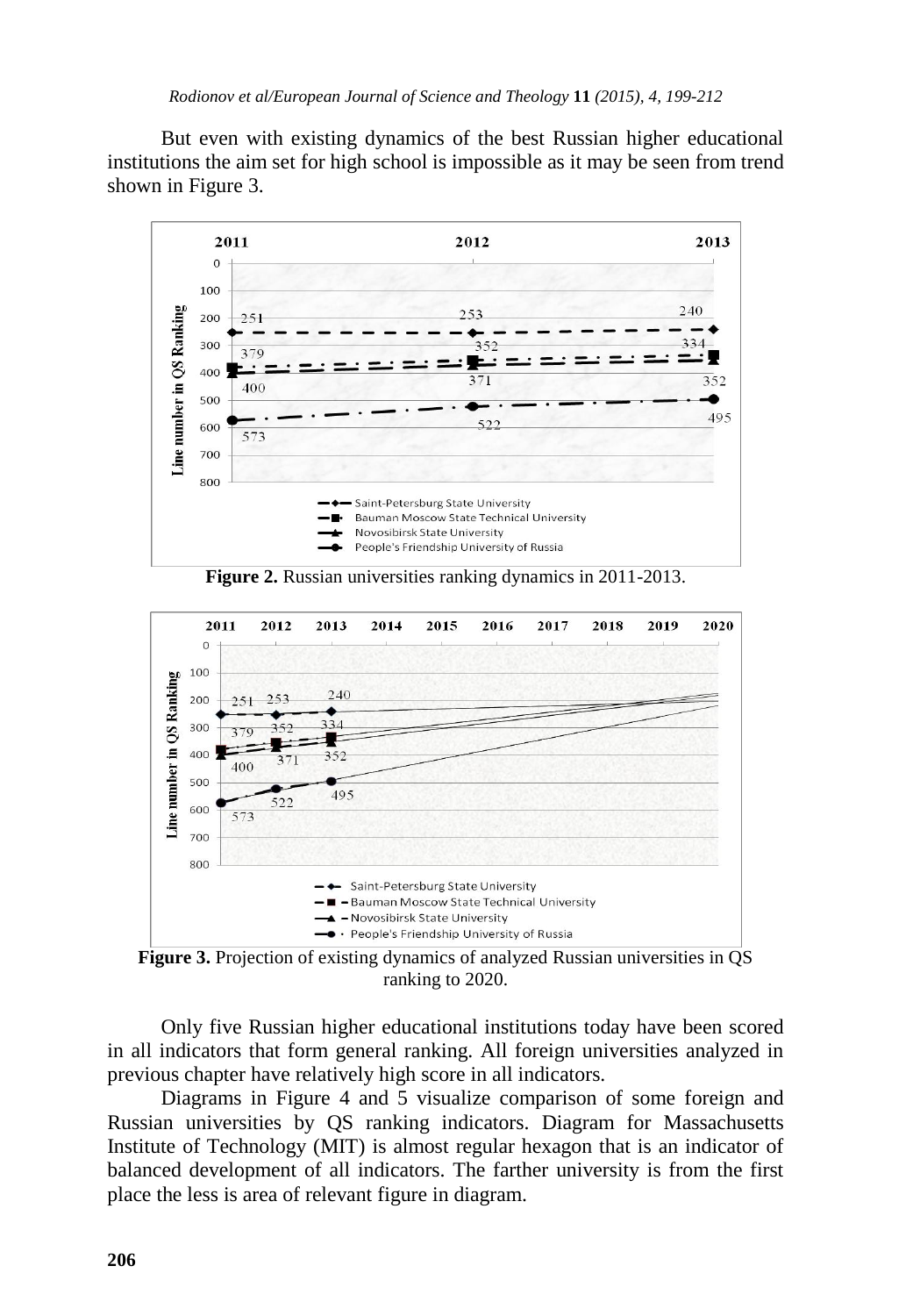Authors were not intended to place universities diagram area descending order but that was graphical representation of score by ranking indicators. Forms of diagrams of even best Russian universities shows that they are far from achieving aims set for Russian high school.



**Figure 4.** Score evaluation of ranking indicators of foreign universities of Top 100.

Figure 6 that is combination of diagrams based on average score of foreign and Russian universities from Tables 4 and 5 gives the most vivid representation of problems of Russian high school in international educational space.

Citation index is weak spot of Russian higher educational institutions. Let us see if it is possible to increase citation index in terms set by Russian government to achieve substantial progress in ranking. We pay attention to this indicator because citation level is scientific metric of timeliness and quality of scientific research and thus it has direct impact on forming the most weighable indicator of QS ranking that is academic track record. This indicator is even more weighable in forming Top 400 of world universities *The World University rankings* [http://www.scimagojr.com/index.php]. Citation depends also of such factor as *publishing activity*. It is obvious that the higher publishing activity of an author the more chances he has that his materials will be read and used in work and thus cited in press.

Research group SCImago that provides services of presentation and search for information on the base of Scopus database has launched information resource SCImago Journal & Country Rank (SJR) that allows analyzing publication activity in different dimensions. According to this group, 30 million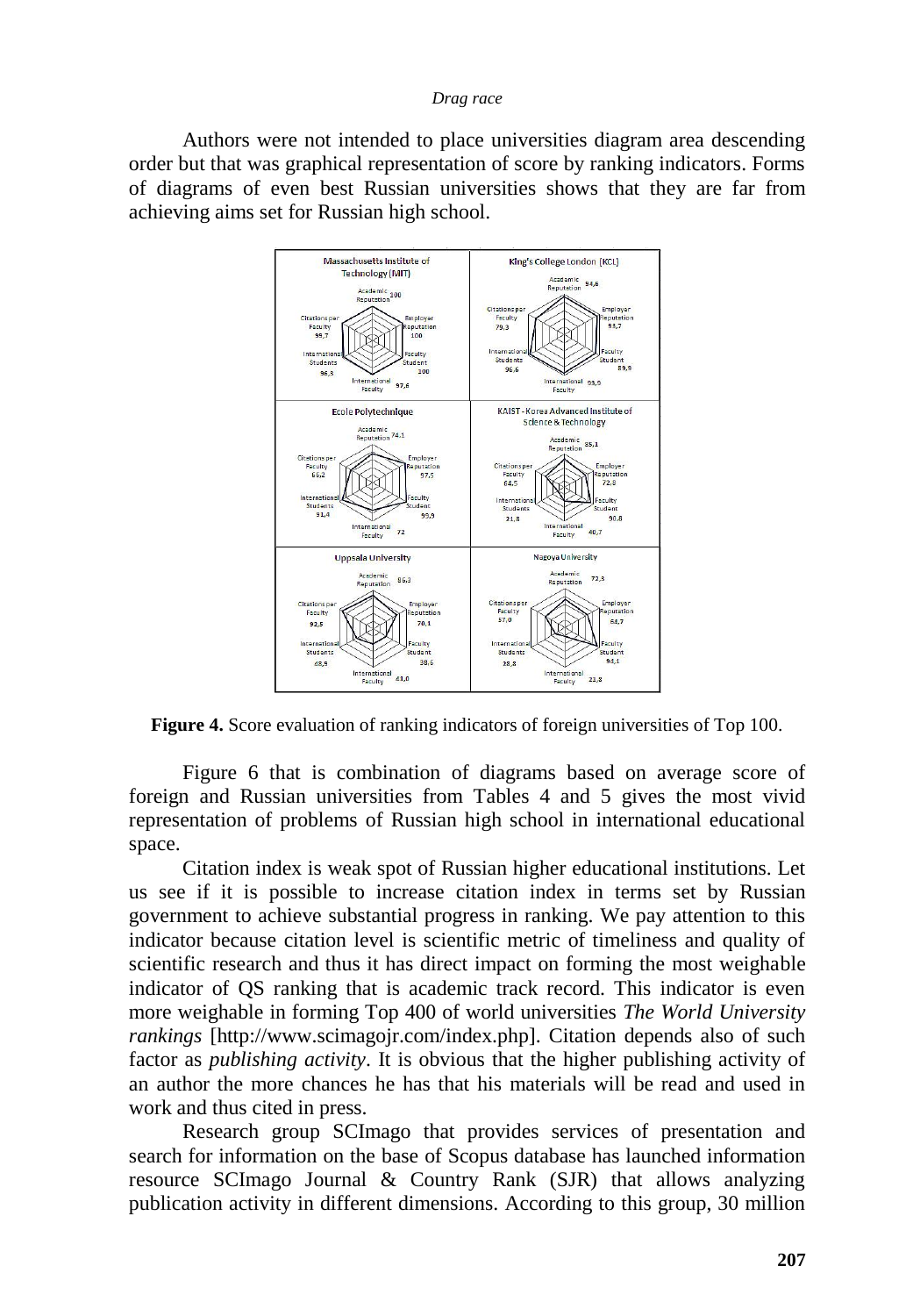of scientific works were added to Scopus database from 1996 to 2012. The USA is a leader in a number of publications (7063329) that is 24.05% of world scientific press; China has second place with 2680395 of articles and 9.12%; Russia is in  $12<sup>th</sup>$  place with 586646 publications and 2.00%.



**Figure 5.** Score evaluation of ranking indicators of best Russian universities.



**Figure 6.** Comparison of average score of indicators of best Russian and foreign universities.

Diagram shows publication activity of 20 leading countries in 2012 (Figure 7). USA has a commanding lead — American authors published 537 308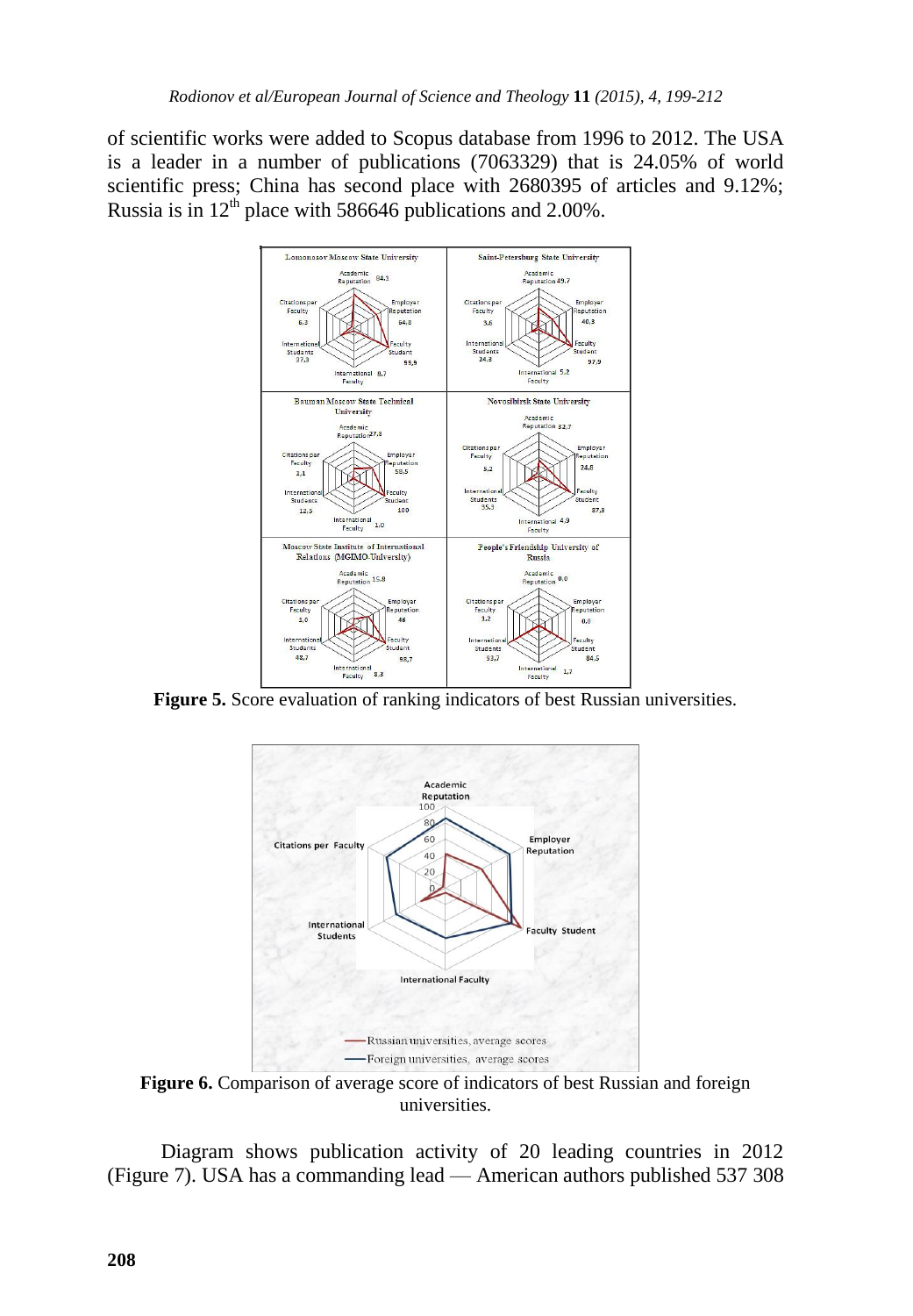articles in a year. China is the second and well ahead of other countries with 392164. Russian has  $16<sup>th</sup>$  place with 39776 articles.



**Figure 7.** Publishing activity in 2012 by countries.



Figure 8. Publication activity dynamics in 1996-2012.

Diagram of growth of a number of publications in 1996-2012 according to SJR is shown in Figure 8 [http://www.scimagojr.com/index.php]. Publication activity of the USA, China and Russia is shown in Table 6.

The USA keeps leading position and persistently increases publication activity. Annual number of scientific publications grows in average by 3.2%. Phenomenon of China is interesting and instructive. While in 1996 The Heavenly Empire was behind Russia with  $9<sup>th</sup>$  place by a number of articles in 2006 it was the second. The number of articles has grown more than 6 times. Average growth rate in 1996-2012 was 118.6% and in some periods it was 150%.

Average growth rate of a number of articles in Russia in 1996-2012 was 101.6%. Still in last six years the situation became better and average annual growth rate was 102.9%. But global publication base has been growing by 6.3%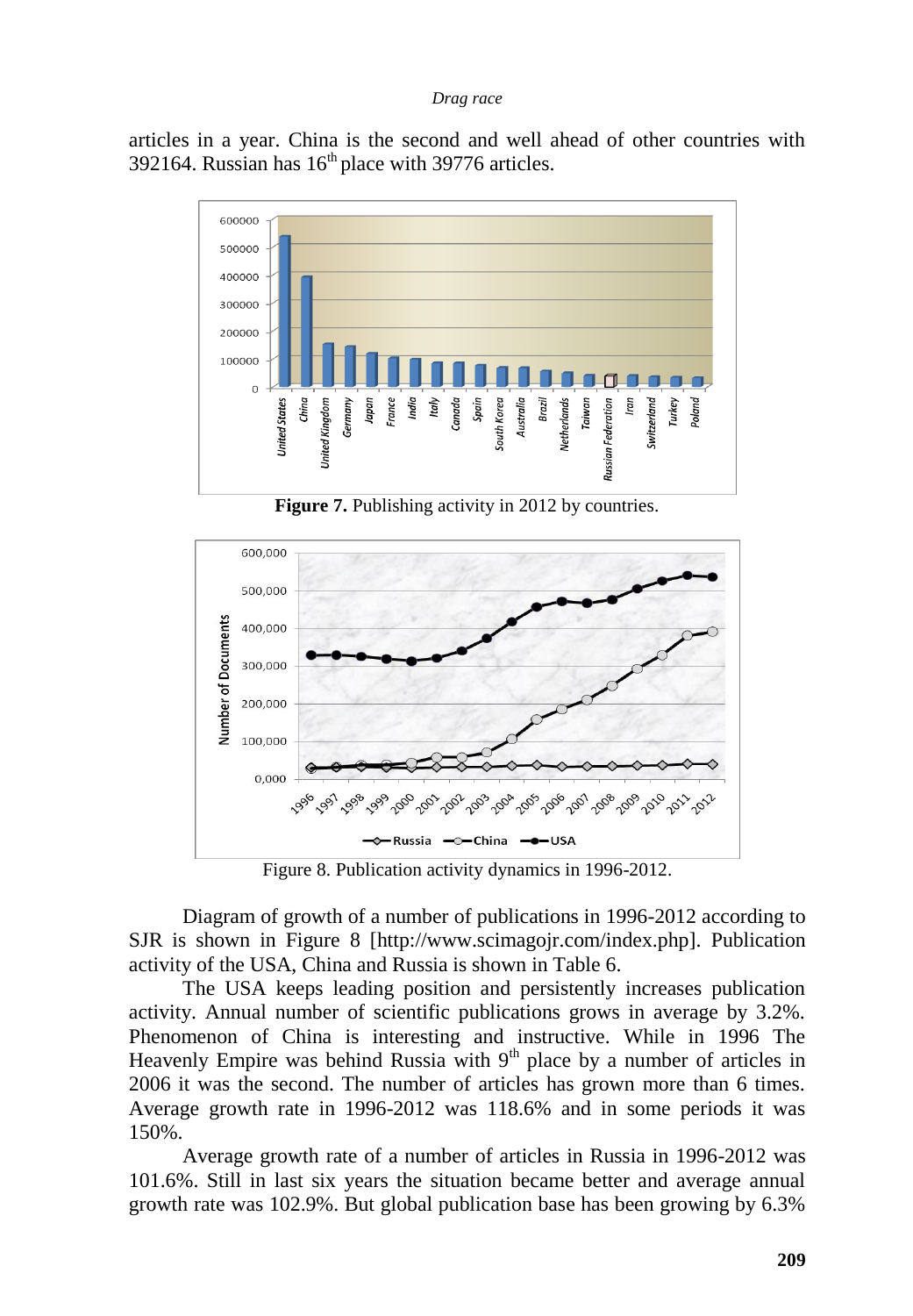in average so Russia was losing its share in global scientific press. In 1996 this share was 5.52%, but to 20112 it decreased to 1.44% (Table 6).

|        |        | <b>Number of publications</b> |        | Share in global scientific press |        |        |  |  |  |
|--------|--------|-------------------------------|--------|----------------------------------|--------|--------|--|--|--|
|        | 1996   | 2006                          | 2012   | 1996                             | 2006   | 2012   |  |  |  |
| USA    | 329834 | 472579                        | 537308 | 57.77%                           | 24.42% | 19.42% |  |  |  |
| China  | 28555  | 186360                        | 392164 | 5.00%                            | 9.63%  | 14.17% |  |  |  |
| Russia | 31500  | 33668                         | 39766  | 5.52%                            | 1.74%  | 1.44%  |  |  |  |

**Table 6.** Publication activity structure in the USA, China and Russia - compiled by SJR data [http://www.scimagojr.com/index.php].

# **4. Discussion**

These results reveal indicators with lower scores of Russian higher educational institutions compared with foreign ones. There are numerous weak spots and track record in global scientific community and among employees is in the first place. Our universities worth some indulgence because they learn about achievements of foreign colleagues in education and research of published articles in respectful titles. But linguistic barrier that appeared in Soviet time does not allow most of Russian researchers issuing articles in English-language magazines and these are magazines read by most scientists of the world. The same reason does not allow employees to evaluate the level of professional training of post-graduate student. Track record is being formed on the base of comments of thousands of respondents from all around the world. But the share of Russian respondents is extremely low due to the same reason — low awareness of our scientists in global community. One should also account for human factor — foreign respondents sometimes form their idea of Russia on the base of thesis media that may also affect objective appraisal of a certain Russian university.

Citation level is the weakest spot of out universities as it is obvious from Figure 6. Low citation indicator is directly connected with insufficient number of English-language publications.

But there is an indicator that allowed most of our higher educational institutions being included in ranking. It is good number of lecturers and students ratio that equals 1:10. It is norm that was approved in the middle of 90s of  $20<sup>th</sup>$  century.

It is necessary to admit that breakthrough in all areas that are considered in forming the ranking requires active support to scientists in publishing their articles in global scientific press. In long-term perspective it requires thorough rethinking of the system of study of English language starting from preschool education and to university.

Linguistic barrier and organizational and financial barriers as well hamper attraction of foreign professors. Possibility to attract professors from other countries to education and research may allow students to get acquainted with different scientific schools and universities' staff — with advanced research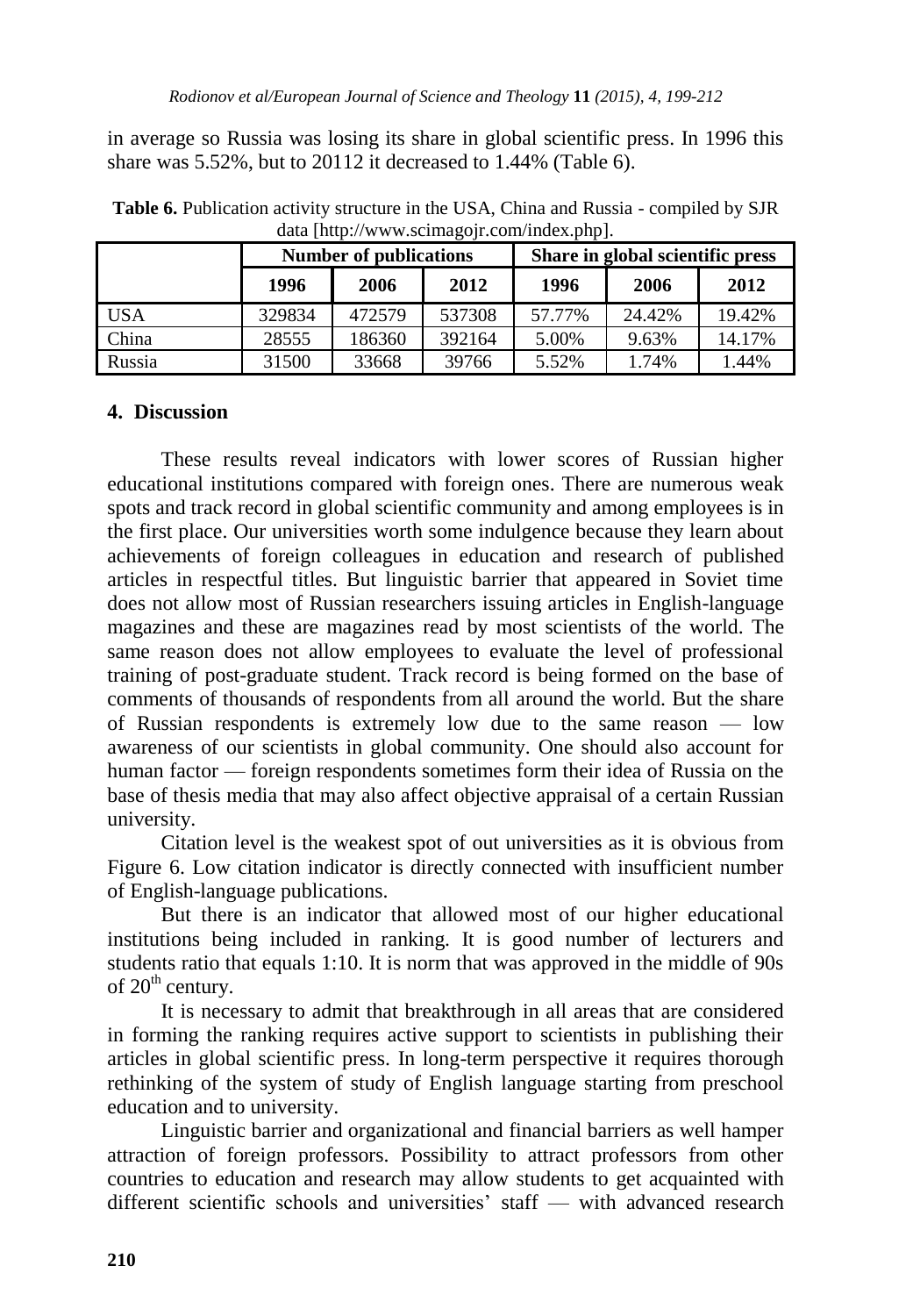methods. Contact with representatives of world scientific community will support wide global awareness of Russian scientific school.

Ministry of Education and Science set the first objective «to increase the share of publications of Russian researchers in total number of publications in world scientific magazines included in index Web of Science from 2.05% to 2.44% [http://xn--80abucjiibhv9a.xn--p1ai/%D1%81/%D0%BF%D0%BB%D0 %B0%D0%BD%D1%8B-%D0%B8-%D0%BE%D1%82%D1%87%D0%B5% D1%82%D1%8B/%D0%94%D0%B5%D0%BA%D0%BB%D0%B0%D1% 80%D0%B0%D1%86%D0%B8%D1%8F%20%D0%BD%D0%B0%202014%2 0%D0%B3%D0%BE%D0%B4]. Is this aim real? Analysis of global experience shows that it is possible to achieve this goal but with persistent purposeful efforts.

‗Great Leap' of China is the best example of such achievement. It became possible because taking second place by the number of scientific publications was considered as national priority. Significant effect was achieved by such simple measure as big reward for authors for each publication included in Scopus or Web of Science. It is also necessary that more than 50 scientific magazines are being published in China by world famous publishing house Elsevier in English and all materials of these magazines are automatically included in Scopus database.

Such measures of state support are necessary in Russia. One should keep in mind that works of Russian scientists are evaluated by English-language database and very low percent of Russian publications get into it. That is why respondents of surveys about academic track record of universities have as usual rather vague idea about real state and achievements of Russian science. It is necessary to stimulate publication activity in all levels and provide Russian scientists all necessary support in translation and placing of their articles in magazines reviewed by Scopus and Web of Science.

# **5. Conclusions**

We have made conclusion that positions of our higher educational institutions will be around the second hundred to 2020 if rate of move in rating are the same. One should also keep in mind that the higher is position in the list the sharper is competition between universities and this movement in the list becomes slower. To realize set goal our universities should significantly increase rate of ascent in QS ranking.

Russian high school has 6 years to achieve results set by the Government. Analysis of changing of positions of leaders of ranking has shown that movements of universities in both directions are usually small. For example, The Chinese University of Hong Kong in 2007-2013 moved from  $38<sup>th</sup>$  to  $39<sup>th</sup>$ position; Tokio Unioversity became lower — from  $17<sup>th</sup>$  to  $32<sup>nd</sup>$  position; Juristische Fakultät der Ludwig-Maximilians-Universität in 2013 remains in the same place as in  $2007 - 65$ <sup>th</sup>. But there were exceptions to the rules: Erasmus University Rotterdam (the Netherlands) in 6 years moved from  $163<sup>rd</sup>$  to  $92<sup>nd</sup>$